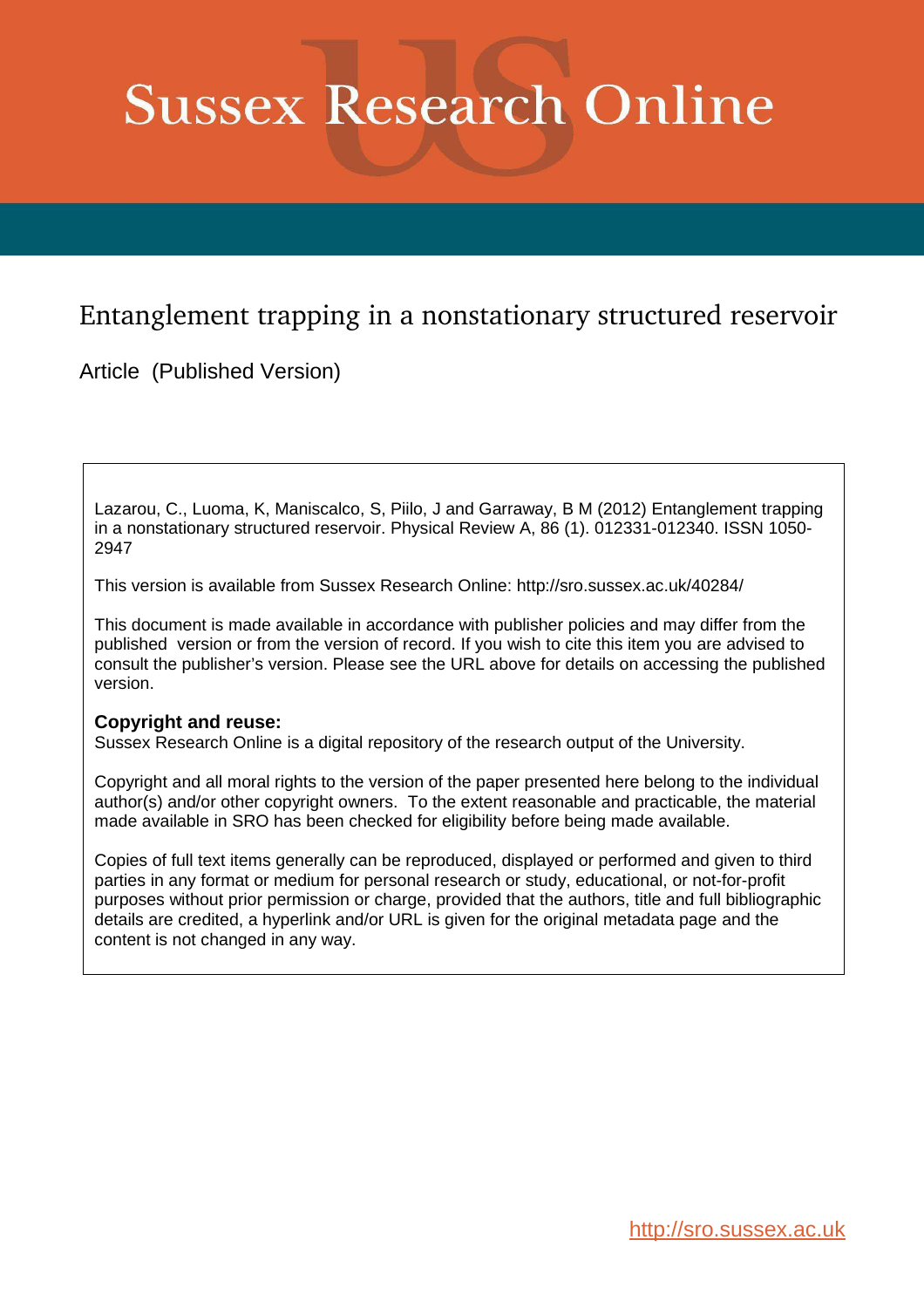#### **Entanglement trapping in a nonstationary structured reservoir**

C. Lazarou,<sup>1</sup> K. Luoma,<sup>2</sup> S. Maniscalco,<sup>2,3</sup> J. Piilo,<sup>2</sup> and B. M. Garraway<sup>4</sup>

<span id="page-1-0"></span><sup>1</sup>*Department of Physics and Astronomy, University College London, Gower Street, London WC1E-6BT, United Kingdom*

<sup>2</sup>*Turku Centre for Quantum Physics, Department of Physics and Astronomy, University of Turku, FI-20014 Turun yliopisto, Finland*

<sup>3</sup>*SUPA, Department of Physics, Heriot-Watt University, Edinburgh, EH14 4AS, United Kingdom*

<sup>4</sup>*Department of Physics and Astronomy, University of Sussex, Falmer, Brighton, BN1 9QH United Kingdom*

(Received 22 May 2012; published 27 July 2012)

We study a single two-level atom interacting with a reservoir of modes defined by a reservoir structure function with a frequency gap. Using the pseudomodes technique, we derive the main features of a trapping state formed in the weak coupling regime. Utilizing different entanglement measures we show that strong correlations and entanglement between the atom and the modes are in existence when this state is formed. Furthermore, an unexpected feature for the reservoir is revealed. In the long time limit and for weak coupling the reservoir spectrum is not constant in time.

DOI: [10.1103/PhysRevA.86.012331](http://dx.doi.org/10.1103/PhysRevA.86.012331) PACS number(s): 03.67.Mn, 03.65.Yz, 03.67.Bg

#### **I. INTRODUCTION**

In recent years, entanglement and quantum correlations have attracted the attention of many physicists working in the area of quantum mechanics  $[1,2]$ . This is due to the ongoing research in the area of quantum information [\[3\]](#page-8-0) and also because of the advances made in different experimental disciplines, such as in ion traps [\[4\]](#page-8-0) and Bose-Einstein condensation [\[5,6\]](#page-8-0). Developments in the field of cavity QED, where experiments in the strong coupling regime are carried out [\[7,8\]](#page-8-0), provide plenty of motivation for studying quantum information and entanglement. Theoretical studies are also important in the context of atom-light interactions inside structured reservoirs [\[9\]](#page-8-0), such as resonant cavities or photonic band gap materials. The theoretically predicted atom-photon bound state could also lead to entanglement and this can also be linked to another problem: that of atom-laser out-coupling from Bose-Einstein condensates  $[10-12]$ , where analogous effects were predicted in the past.

When quantifying entanglement between an atom and a reservoir of modes, the modes can be treated collectively [\[13\]](#page-8-0). The system is described in terms of two subsystems and one can use existing bipartite entanglement measures. This, of course, does not permit the study of entanglement between individual reservoir modes. It is also possible to partition the reservoir and then quantify entanglement between different parts of the reservoir [\[14\]](#page-8-0). A different approach is that offered by a recently proposed measure, the density of entanglement [\[15\]](#page-8-0). This measure quantifies entanglement between the atom and different modes in terms of time-dependent distributions.

The problem of entanglement between an atom and a bath of modes is becoming more interesting when considering reservoirs with a spectral gap in their densities of states. For such systems, it is well known that an atom-photon bound state can be formed [\[9,16–22\]](#page-8-0). In view of this result, it is reasonable to expect strong quantum correlations and entanglement between the atom and the reservoir.

Motivated by this we consider here a two-level atom coupled to a model reservoir with a single frequency gap in its density of modes. Exploring the dynamics at different coupling regimes, we are able to show that when a trapping state is formed, permanent correlations are observed. Using the

pseudomodes technique [\[23,24\]](#page-8-0), and a tripartite entanglement measure, the tangle [\[25\]](#page-8-0), we quantify and study the properties of entanglement. Furthermore, a careful analysis reveals that in the long time limit and when a trapping state is formed, the reservoir spectrum is not constant in time. This is due to a continuous coupling between the atom and individual modes, which has zero net energy flow, but induces a permanent effective coupling between the reservoir modes. In terms of the pseudomode description, the population trapping arises because of the dark state between the atom and one of the pseudomodes.

This paper is organized as follows. In Sec. [II,](#page-0-0) we introduce the model and the pseudomodes method. In Sec. III, we discuss the formation of the trapping state and the reservoir dynamics in the long time limit. In Sec. [IV,](#page-3-0) an analysis of entanglement dynamics in terms of the tangle and the density of entanglement is presented. We conclude in Sec. [V,](#page-6-0) and in the Appendix a synopsis of the pseudomodes method is provided.

#### **II. MODEL**

The system we consider in this work, consists of a two-level atom coupled to a reservoir of harmonic oscillators with annihilation and creation operators  $\hat{a}_{\lambda}$  and  $\hat{a}_{\lambda}^{\dagger}$ , respectively. Within the rotating wave approximation, the Hamiltonian reads  $(h = 1)$ 

$$
H = \sum_{\lambda} \omega_{\lambda} \hat{a}_{\lambda}^{\dagger} \hat{a}_{\lambda} + \omega_{0} |1_{a}\rangle\langle1_{a}|
$$
  
+ 
$$
\sum_{\lambda} g_{\lambda}(\hat{a}_{\lambda}^{\dagger} |0_{a}\rangle\langle1_{a}| + \hat{a}_{\lambda} |1_{a}\rangle\langle0_{a}|), \qquad (1)
$$

where  $g_{\lambda}$  is the coupling between the mode  $\lambda$  and the atomic transition  $|1_a\rangle \rightarrow |0_a\rangle$ . The atomic transition frequency is  $\omega_0$ , whereas the  $\lambda$ -mode frequency is  $\omega_{\lambda}$ .

For the purposes of the analysis that follows, it is very useful to introduce the reservoir structure function  $D(\omega_\lambda)$ , which reflects the properties of the density of modes [\[23\]](#page-8-0). This is defined through

$$
\rho_{\lambda}(g_{\lambda})^2 = \frac{\Omega_0^2}{2\pi} D(\omega_{\lambda}),\tag{2}
$$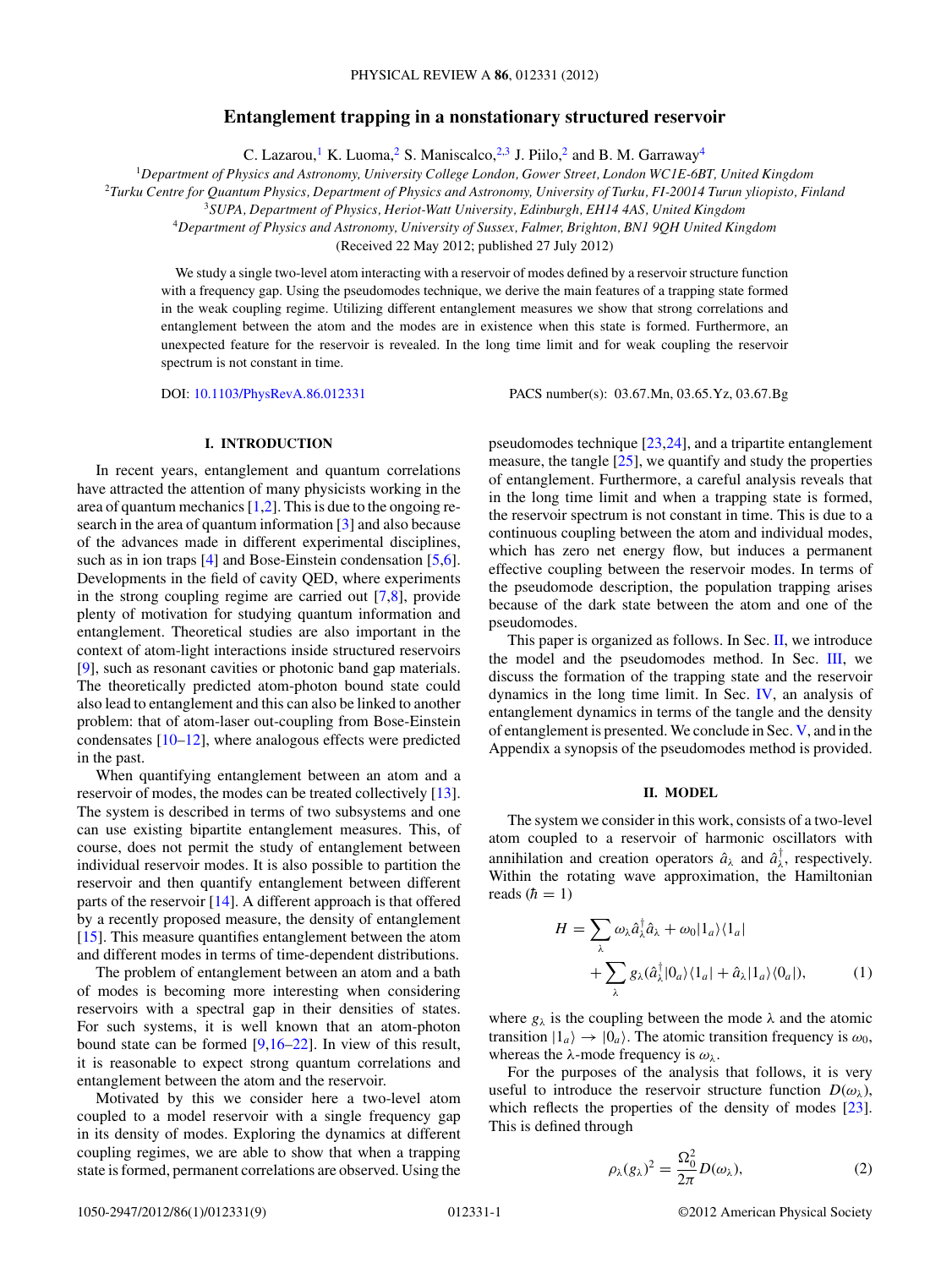<span id="page-2-0"></span>and is normalized such that

$$
\int_{-\infty}^{\infty} d\omega D(\omega) = 2\pi.
$$
 (3)

With this normalization, a measure of the overall coupling strength is  $\Omega_0$ , which is given by

$$
\Omega_0^2 = \sum_{\lambda} (g_{\lambda})^2. \tag{4}
$$

In Eq. [\(2\),](#page-0-0)  $\rho_{\lambda}$  is the density of modes, i.e., the number of modes with frequencies in the interval  $\omega_{\lambda}$  to  $\omega_{\lambda} + d\omega_{\lambda}$ .

Previous studies revealed that the formation of an atomphoton bound state is plausible, when an atom is coupled to a reservoir with a gap in its structure function  $[9,16-22]$ . It has also been suggested that the formation of such a bound state is an indication of entanglement between the atom and its environment [\[26,27\]](#page-8-0). In order to explore entanglement dynamics between an atom and a reservoir with a gap at a given frequency  $\omega_c$ , we utilize the following structure function for the reservoir:

$$
D(\omega) = W_1 \frac{\Gamma_1}{(\omega - \omega_c)^2 + (\Gamma_1/2)^2} - W_2 \frac{\Gamma_2}{(\omega - \omega_c)^2 + (\Gamma_2/2)^2}.
$$
\n(5)

This superposition of Lorentzians with the same center frequency  $\omega_c$ , widths  $\Gamma_i$ , amplitudes W<sub>i</sub>, and opposite signs will result in a gap, i.e.,  $D(\omega_c) = 0$ , if  $\Gamma_1 W_2 = \Gamma_2 W_1$ . Because of the normalization condition Eq.  $(3)$ , we also have that  $W_1 - W_2 = 1.$ 

Starting with the atom initially excited and the reservoir in the vacuum state, one has to solve the Schrödinger equation to obtain the system dynamics for  $t > 0$ . This can be done either with analytical methods, e.g., the Laplace transform [\[20,22\]](#page-8-0), or numerical integration  $[9,16,17]$ . An alternative approach is that offered by the pseudomodes method [\[23,24\]](#page-8-0).

According to this method, the reservoir modes are replaced by two degenerate pseudomodes [\[23,24\]](#page-8-0); see Fig. [1.](#page-1-0) The two



FIG. 1. Diagrammatic representation of the atom-pseudomodes system. The band-gap reservoir is represented by two interacting pseudomodes  $PM_1$  and  $PM_2$ . The two pseudomodes are also coupled to two independent Markovian reservoirs that induce the decay of the pseudomodes at rates  $\Gamma'_1$  and  $\Gamma'_2$ , respectively. The atom couples only to one of the two pseudomodes. For a perfect gap, i.e.,  $D(\omega_c) = 0$ , the decay rate for the first pseudomode  $\Gamma'_1$  is zero.

pseudomodes are interacting with each other, while one of them is also coupled to the atom. Finally, the two pseudomodes decay at rates  $\Gamma'_1$  and  $\Gamma'_2$ , respectively.

The dynamics of the system are described by a Markovian master equation [\[23,24\]](#page-8-0)

$$
\dot{\rho}(t) = -i [H_0, \rho(t)] \n- \sum_{j=1}^{2} \frac{\Gamma'_j}{2} [\hat{a}_j^{\dagger} \hat{a}_j \rho(t) - 2 \hat{a}_j \rho(t) \hat{a}_j^{\dagger} + \rho(t) \hat{a}_j^{\dagger} \hat{a}_j],
$$
\n(6)

with the Hamiltonian

$$
H_0 = \omega_0 |1_a\rangle\langle 1_a| + \omega_c(\hat{a}_1^\dagger \hat{a}_1 + \hat{a}_2^\dagger \hat{a}_2)
$$
  
+ 
$$
\Omega_0(\hat{a}_2^\dagger |0_a\rangle\langle 1_a| + \hat{a}_2 |1_a\rangle\langle 0_1|)
$$
  
+ 
$$
V(\hat{a}_1^\dagger \hat{a}_2 + \hat{a}_1 \hat{a}_2^\dagger),
$$
 (7)

where  $\hat{a}_1$  ( $\hat{a}_1^{\dagger}$ ) and  $\hat{a}_2$  ( $\hat{a}_2^{\dagger}$ ) are the annihilation (creation) operators for the two pseudomodes, respectively. The vacuum and excited states for the atom are  $|0_a\rangle$  and  $|1_a\rangle$ . The coupling  $\Omega_0$  is given by Eq. [\(4\),](#page-1-0) and  $V = \sqrt{W_1 W_2} (\Gamma_1 - \Gamma_2)/2$ . The two decay rates are  $\Gamma'_1 = W_1 \Gamma_2 - W_2 \Gamma_1$  and  $\Gamma'_2 = W_1 \Gamma_1 - W_2 \Gamma_2$ . For a perfect gap  $D(\omega_c) = 0$ , the decay rate for the first pseudomode is  $\Gamma'_1 = 0$ ,  $\Gamma'_2 = (\Gamma_1 + \Gamma_2)$ , and  $V = \sqrt{\Gamma_1 \Gamma_2}/2$ .

The solution for the master equation  $(6)$  reads

$$
\rho(t) = \Pi_j(t) |0_a 0_1 0_2\rangle \langle 0_a 0_1 0_2| + |\tilde{\psi}(t)\rangle \langle \tilde{\psi}(t)|, \tag{8}
$$

where

$$
|\tilde{\psi}(t)\rangle = c_a(t)|1_a0_10_2\rangle + a_1(t)|0_a1_10_2\rangle + a_2(t)|0_a0_11_2\rangle.
$$
\n(9)

The vacuum state  $|0_a 0_1 0_2\rangle$  population is  $\Pi_j(t)$ , and the probability amplitudes for the atom and the first and second pseudomodes are  $c_a(t)$ ,  $a_1(t)$ , and  $a_2(t)$ , respectively. A synopsis of the pseudomode method is provided in the Appendix, along with the expressions for the probability amplitudes  $c_a(t)$ ,  $a_1(t)$ , and  $a_2(t)$  and the population  $\Pi_i(t)$ .

#### **III. POPULATION TRAPPING AND NONSTATIONARY ENVIRONMENT**

For a resonant system  $\omega_c = \omega_0$ , and when the perfect gap condition  $\Gamma_1 W_2 = \Gamma_2 W_1$  is met, we have that  $D(\omega_c) = 0$ , and in the long time limit a trapping state is formed [\[24\]](#page-8-0). Upon solving the equations for  $c_a(t)$ ,  $a_1(t)$ , and  $a_2(t)$  (see Appendix), and taking their limits for  $t \to \infty$ , we have that

and

$$
c_a(\infty) = (1 + \eta^2)^{-1},\tag{10}
$$

$$
a_1(\infty) = \eta (1 + \eta^2)^{-1}, \tag{11}
$$

where  $\eta = 2\Omega_0/\sqrt{\Gamma_1\Gamma_2}$ . The probability amplitude for the second pseudomode is  $a_2(\infty) = 0$  and the population of the vacuum state is

$$
\Pi_j(\infty) = \eta^2 (1 + \eta^2)^{-1}.
$$
 (12)

A plot of  $|c_a(t)|^2$ ,  $|a_1(t)|^2$ ,  $|a_2(t)|^2$ , and  $\Pi_j(t)$  for  $\Gamma_1 = 10\Omega_0$ and  $\Gamma_2 = 0.2\Omega_0$  is shown in Fig. 2(a).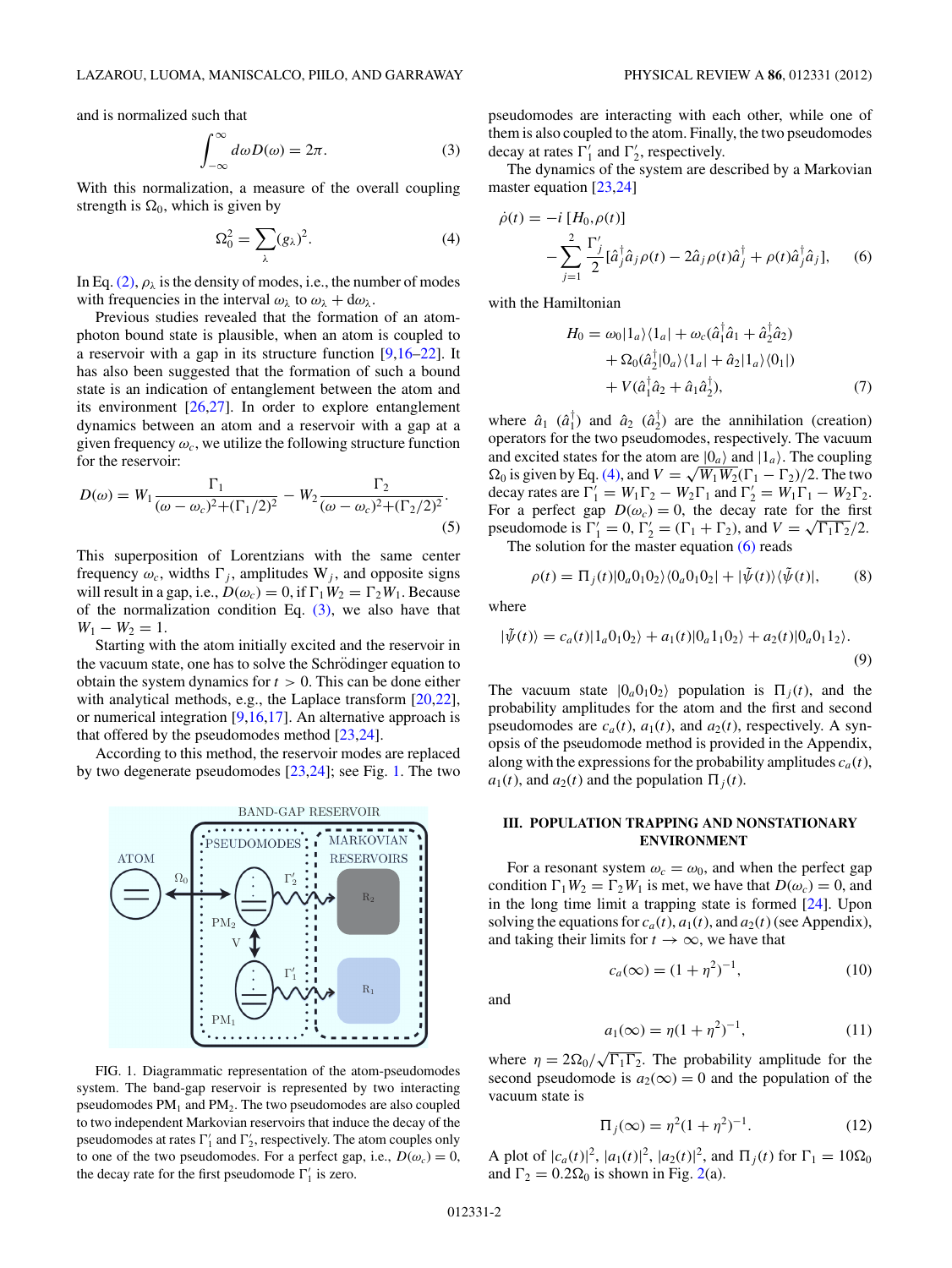<span id="page-3-0"></span>

FIG. 2. (Color online) (a) The populations  $|c_a(t)|^2$  (black),  $|a_1(t)|^2$  (red short-dashed),  $|a_2(t)|^2$  (blue dashed), and  $\Pi_j(t)$  (green long-dashed), for  $\Gamma_1 = 10\Omega_0$ ,  $\Gamma_2 = 0.2\Omega_0$ , and  $W_1 = 50W_2$ . (b) The final populations  $|c_a(\infty)|^2$  (black),  $|a_1(\infty)|^2$  (red short-dashed), and  $\Pi_i(\infty)$  (green-dashed) as functions of the dimensionless parameter  $\eta = 2\Omega_0/\sqrt{\Gamma_1\Gamma_2}.$ 

From the above three equations it is evident that in the long time limit, and in the weak coupling regime  $\eta \ll 1$ , a fraction of the population will remain trapped in the excited atomic state and the second pseudomode; see Fig.  $2(b)$ . The remaining population is irreversibly lost to the reservoir (or more precisely, to the Markovian part of the reservoir  $[28]$ ). From Fig.  $2(b)$  and Eqs. [\(10\)–\(12\)](#page-1-0) we can see that population trapping, i.e.,  $|c_a(\infty)|^2$ , is significant for  $\eta \leqslant 1$ . The population lost to the reservoir, i.e., the sum of the populations for the pseudomode 1  $|a_1(\infty)|^2$  and the vacuum state  $\Pi_j(t)$ , remains low for  $\eta \ll 1$ ; see Fig. [2\(b\).](#page-2-0) As we move to the strong coupling regime  $\eta \geq 1$  losses increase, and eventually for  $\eta \gg 1$  all the population is transferred to the reservoir.

An interesting feature of the trapping state is that in the long time limit the reservoir modes do not reach a steady state. This can be evidenced in the reservoir spectrum for  $t \to \infty$ . Using the definition for the reservoir spectrum [\[29\]](#page-8-0),

$$
S(\omega_{\lambda},t) = \rho_{\lambda}|c_{\lambda}(t)|^2, \qquad (13)
$$

and Eq. [\(A17\)](#page-7-0) for  $t(\Gamma_1 + \Gamma_2) \gg 1$ , we get the following expression for  $S(\omega_{\lambda},t)$ :

$$
S(\omega_{\lambda},t) = \frac{8\Omega_0^2 D(\omega_{\lambda})}{\pi (4\Gamma^2 + \Omega^2)^2} \left| \frac{\Gamma_1 \Gamma_2}{2\delta_{\lambda}} e^{i\delta_{\lambda}t/2} \sin\left(\frac{\delta_{\lambda}t}{2}\right) + \frac{4\Omega_0^2 (2\Gamma - i\delta_{\lambda})}{4(\Gamma - i\delta_{\lambda})^2 + \Omega^2} \right|^2, \tag{14}
$$

where the width  $\Gamma$  and the Rabi frequency  $\Omega$  are given in Eqs. [\(A14\)](#page-7-0) and [\(A15\),](#page-7-0) and  $\delta_{\lambda} = \omega_{\lambda} - \omega_c$ .

Thus, in the long time limit, although the total excitation in the reservoir is constant, the modes remain coupled to each other. As a result of this the population distribution between the modes changes; see Fig. 3. The oscillatory exchange of population between the modes is more pronounced in the weak coupling regime  $\Omega_0 \ll \sqrt{\Gamma_1 \Gamma_2}$  [Fig. 3(a)] and is negligible for the strong coupling regime [Fig.  $3(b)$ ]. Snapshots of the reservoir spectrum for times  $t(\Gamma_1 + \Gamma_2) \gg 1$  are shown in Figs.  $3(c)$  and  $3(d)$ . It is also interesting to note that in the weak coupling regime displaying the population trapping, the frequency gap imposes strong oscillations in the mode populations compared to the single Lorentzian structure function case  $[15]$ ; see Fig.  $3(c)$ . In contrast with strong coupling and no population trapping, there is a strong resemblance in the mode populations between the gap and single Lorentzian cases [Fig. 3(d)].

In order to explore further these features, we plot in Fig. [4\(](#page-4-0)a) the probability current between the atom and the  $λ$  mode [\[30,31\]](#page-8-0),

$$
J_{\lambda,a}(t) = 2\mathrm{Im}\{\rho_{\lambda}g_{\lambda}\tilde{c}_{\lambda}^{*}(t)\tilde{c}_{a}(t)e^{i\delta_{\lambda}t}\},\tag{15}
$$

and in Fig.  $4(b)$  the net probability current,

$$
Q(t) = \int_{-\infty}^{\infty} d\omega_{\lambda} J_{\lambda, a}(t).
$$
 (16)

The long time limit, i.e., when  $t \to \infty$ , is of particular interest. We see that while the net probability current Fig. [4\(b\)](#page-4-0) approaches zero, in the long time limit, the individual reservoir frequency components seen in Fig.  $4(a)$  do not decay but continue oscillating. This does not happen in the case of a Lorentzian reservoir coupling and appears to be a feature of population trapping in a photonic band-gap structure. Subsequently, there exists an effective, atom-mediated coupling between the modes even though the atom has reached a steady state.

For reservoirs with a single Lorentzian structure function, the pseudomodes method has provided an intuitive insight into memory effects [\[28\]](#page-8-0). When an atom is coupled to such an environment, slowly decaying oscillations between the atom and the reservoir are observed in the strong coupling limit [\[15,28\]](#page-8-0). These correlation effects are attributed to a memory part of the reservoir that is represented by a single pseudomode. The rest of the reservoir acts as a Markovian environment that induces a slow exponential decay for the memory part.

In the current system with a frequency gap in the environment, we have two pseudomodes that store information about the state of the atom. The first one,  $a_1(t)$ , i.e., the one that forms the trapping state with the atom, is responsible for the permanent storage of information. The second one,  $a_2(t)$ , is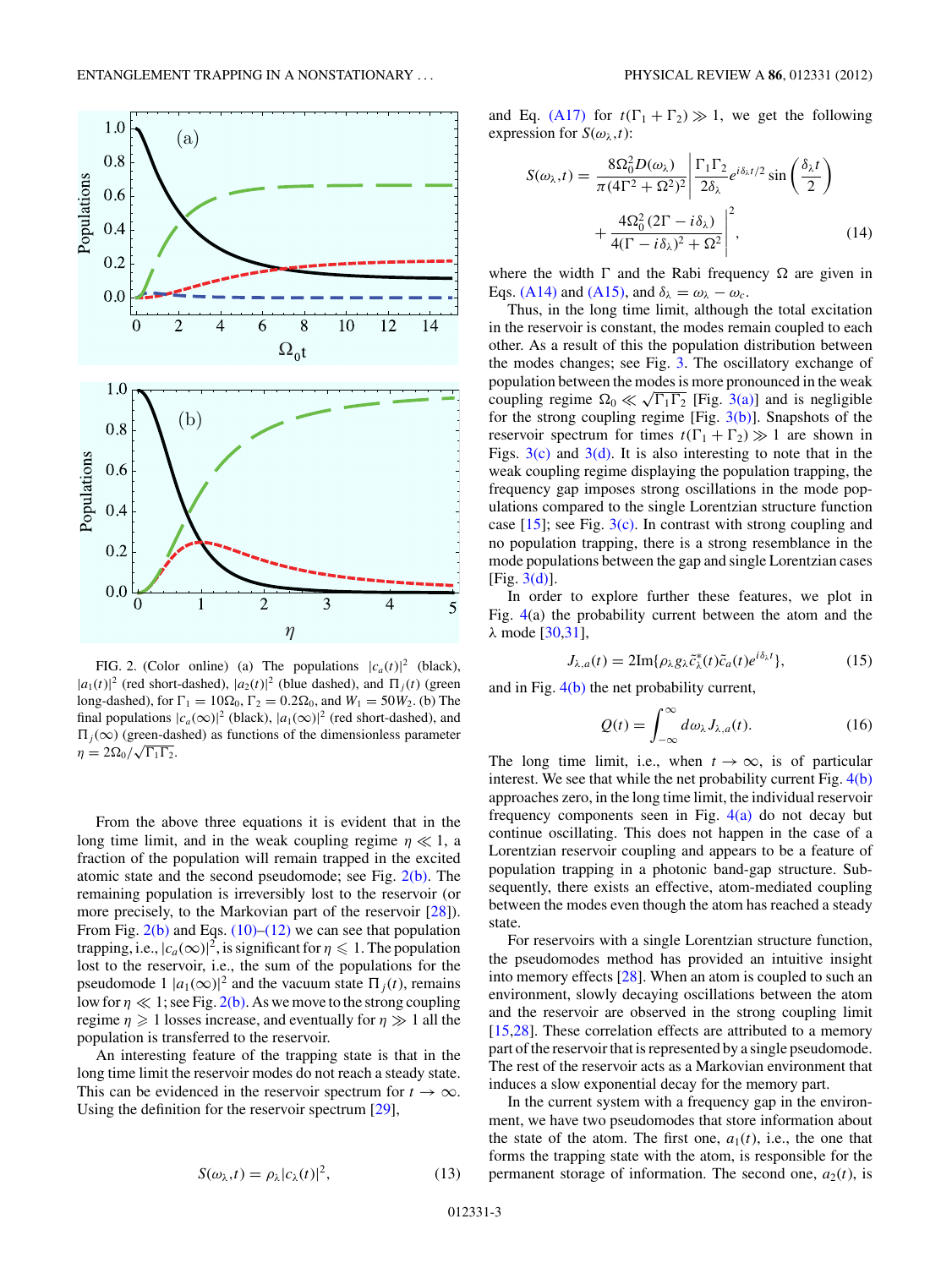<span id="page-4-0"></span>

FIG. 3. (Color online) The reservoir spectrum  $S(\omega_{\lambda}, t)$  as a function of time, (a) for  $\Gamma_1 = 10\Omega_0$ ,  $\Gamma_2 = 0.2\Omega_0$ , and  $W_1 = 50W_2$ , and (b) for  $\Gamma_1 = 0.5\Omega_0$ ,  $\Gamma_2 = 0.01\Omega_0$ , and  $W_1 = 50W_2$ . Panels (c) and (d) are snapshots for the reservoir spectrum for  $\Omega_0 t = 50$  and for the parameters of panels (a) and (b), respectively. The red dashed line in panels (c) and (d) is the spectrum for a reservoir with a Lorentzian structure function with  $\Gamma_2 = W_2 = 0$ ,  $W_1 = 1$  and  $\Gamma_1 = 10\Omega_0$  and  $\Gamma_1 = 0.5\Omega_0$ , respectively.

responsible for short-term storage but eventually gets depleted due to its coupling to the rest of the reservoir. Though the atom is directly coupled to the second pseudomode only, the interaction between the pseudomodes gives rise to the trapping of population by forming a dark state for the atom-pseudomode one subsystem.

In general, the population trapping signifies the formation of an atom-photon bound state. In view of the strong permanent correlation effects that dictate the formation of such a state, it is reasonable to expect entanglement to be also present. In the following section we use both the pseudomodes method and the recently proposed density of entanglement [\[15\]](#page-8-0) to explore entanglement between the atom and the reservoir defined by Eq.  $(5)$ .

#### **IV. ENTANGLEMENT DYNAMICS**

Identifying and measuring entanglement in multipartite systems presents various complications. Apart from the case of a two-qubit system, where entanglement can be identified both for a pure and a mixed state [\[32,33\]](#page-8-0), multiqubit entanglement is an open problem and to date several measures of entanglement have been proposed  $[1,2,15,25,34-37]$ . For the analysis that follows, we will be using two different measures [\[15,25\]](#page-8-0).

The first one, called tangle  $[25]$ , is a measure of genuine tripartite entanglement between three qubits. This will be used to explore entanglement dynamics in the pseudomodes framework. The second one is the recently proposed density of entanglement [\[15\]](#page-8-0). This measure is appropriate for studying entanglement between an atom and the continuum of the

reservoir modes. It provides valuable information regarding entanglement distribution between the atom and the modes and between individual modes.

#### **A. Tangle**

We start our analysis from Eqs.  $(8)$  and  $(9)$ , i.e., the density matrix for the atom-pseudomodes system. For this mixed state, the two pseudomodes can be collectively described in terms of a single qubit. The two states for this collective qubit are

$$
|0_{\rm ps}\rangle = |0_1 0_2\rangle, \tag{17}
$$

and

$$
|1_{\text{ps}}\rangle = \frac{1}{\sqrt{|a_1(t)|^2 + |a_2(t)|^2}} \left[a_1(t)|1_10_2\right] + a_2(t)|0_11_2\rangle.
$$
\n(18)

Using these expressions, the state  $|\tilde{\psi}(t)\rangle$  reads

$$
|\tilde{\psi}(t)\rangle = c_a(t)|1_a 0_{\text{ps}}\rangle + \sqrt{|a_1(t)|^2 + |a_2(t)|^2} |0_a 1_{\text{ps}}\rangle, \qquad (19)
$$

and the density matrix  $\rho(t)$  becomes

$$
\rho(t) = \Pi_j(t) |0_a 0_{\text{ps}}\rangle \langle 0_a 0_{\text{ps}}| + |\tilde{\psi}(t)\rangle \langle \tilde{\psi}(t)|. \tag{20}
$$

We should note here, that the states  $|0_{ps}\rangle$  and  $|1_{ps}\rangle$  are both eigenstates with zero eigenvalues for the reduced density matrix  $\rho_{12}(t) = \text{tr}_a\{\rho\}$  for the two pseudomodes, where the tracing is over the atomic states  $|0_a\rangle$  and  $|1_a\rangle$ .

Entanglement for this "two-qubit" mixed state can be quantified in terms of the concurrence [\[32,33\]](#page-8-0). This can be associated with tangle, a measure of tripartite entanglement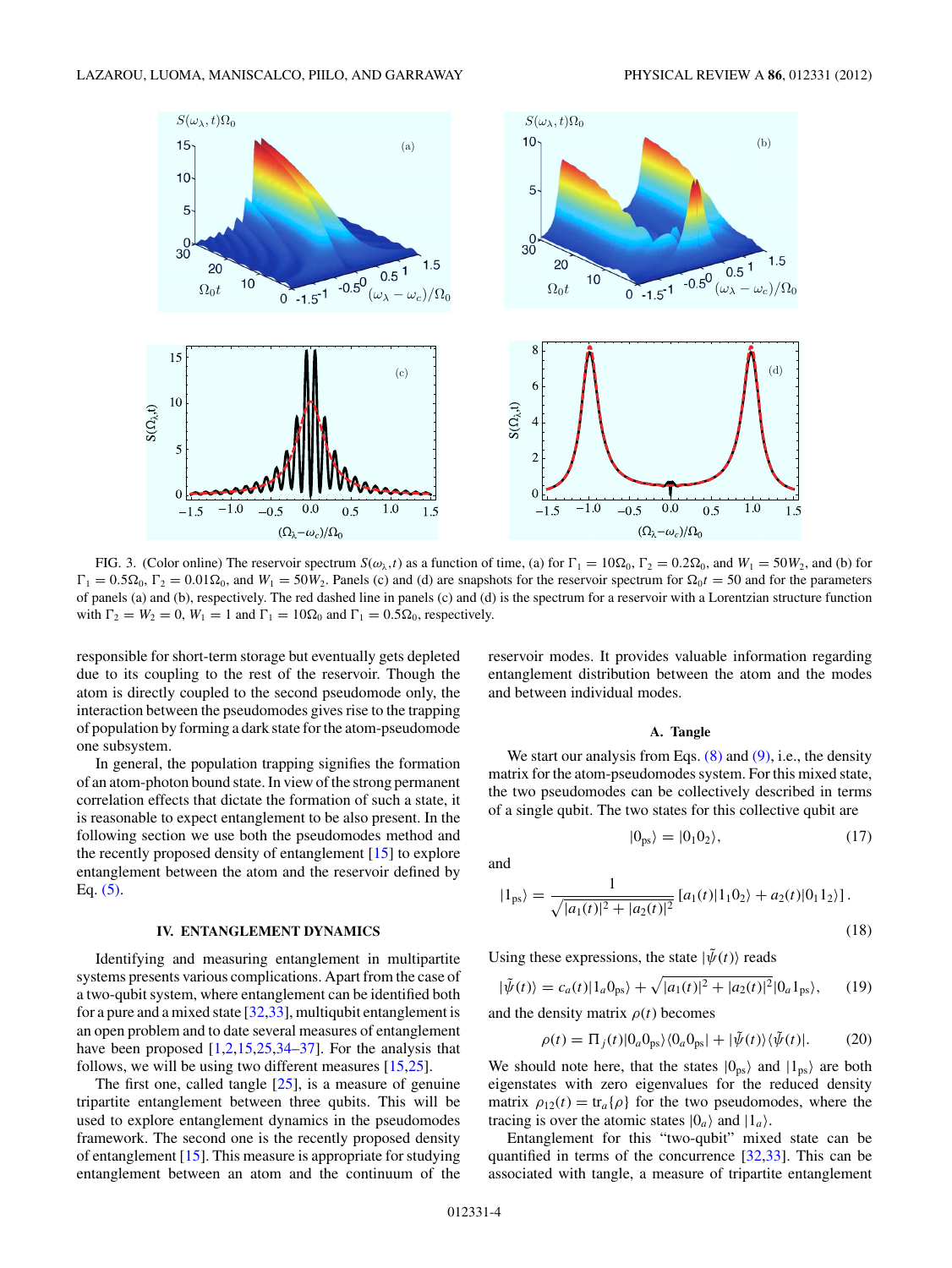<span id="page-5-0"></span>

FIG. 4. (Color online) (a) The probability current  $J_{\lambda,a}(t)$ [Eq. [\(14\)\]](#page-2-0), for  $\Gamma_1 = 10\Omega_0$ ,  $\Gamma_2 = 0.2\Omega_0$ , and  $W_1 = 50W_2$ , and (b) the total probability current  $Q(t)$  [Eq. [\(15\)\]](#page-2-0) for the same parameters.

for a system of three qubits A, B, and C [\[25\]](#page-8-0). The tangle  $\tau_{ABC}$ expressed in terms of pairwise concurrences reads

$$
\tau_{ABC} = C_{A(BC)}^2 - C_{AB}^2 - C_{AC}^2 \tag{21}
$$

where  $C_{AB}$  and  $C_{AC}$  are the pairwise concurrences for the qubit A with B and C, respectively, whereas  $C_{A(BC)}$  is the concurrence for qubit  $A$  and a qubit  $(BC)$  that collectively describes qubits  $B$  and  $C$ .

The above equation can also be written as an inequality, i.e.,

$$
C_{A(BC)}^2 \geqslant C_{AB}^2 + C_{AC}^2. \tag{22}
$$

The meaning of these two equations is that entanglement between the qubit  $A$  and the other two qubits,  $B$  and  $C$ , is manifested through direct entanglement with each qubit, thus the two concurrences  $C_{AB}$  and  $C_{AC}$ , and through a three-way (tripartite) entanglement, i.e.,  $\tau_{ABC}$ .

From the three qubit density matrix Eq. [\(8\),](#page-1-0) we derive the reduced density matrices for the atom with each individual pseudomode, i.e.,  $\rho_{a,1}$  and  $\rho_{a,2}$ . Using the concurrence for a two-qubit system  $[32,33]$  we obtain the following two expressions for the concurrence for the atom with each pseudomode:

$$
C_{a,1}^2(t) = 4|c_a(t)|^2|a_1(t)|^2,
$$
\n(23)



FIG. 5. (Color online) The concurrences  $C_{a,1}(t)$  (black solid),  $C_{a,2}(t)$  (red short-dashed), and  $C_{a,(12)}(t)$  (blue dashed), for (a)  $\Gamma_1 =$  $10\Omega_0$ ,  $\Gamma_2 = 0.2\Omega_0$ , and for (b)  $\Gamma_1 = 0.5\Omega_0$ ,  $\Gamma_2 = 0.01\Omega_0$ . For both panels  $W_1 = 50W_2$ .

and

$$
C_{a,2}^2(t) = 4|c_a(t)|^2|a_2(t)|^2.
$$
 (24)

The final step is to calculate the concurrence for the density matrix Eq. [\(20\).](#page-3-0)

This is the concurrence for the atom and the qubit that collectively describes the two pseudomodes. The calculation is simple and the concurrence  $C_{a,(12)}^2(t)$  is

$$
C_{a,(12)}^2(t) = C_{a,1}^2(t) + C_{a,2}^2(t),
$$
\n(25)

i.e., the tangle for the atom and the two pseudomodes is zero. From the definition of the tangle, Eqs.  $(21)$  and  $(22)$ , and the above result, we conclude that entanglement between the atom and the pseudomodes is manifested only through two-way entanglement channels. A three-way entanglement is completely absent.

In Figs.  $5(a)$  $5(a)$  and  $5(b)$ , we plot the concurrences as functions of time for the weak and strong coupling regimes, respectively. In the weak coupling regime, where a trapping state is formed, entanglement at a very early stage builds up only between the atom and pseudomode two, which is responsible for the short-term storage of information. After reaching a peak, it starts decaying where at the same time entanglement between the atom and pseudomode one, which is responsible for the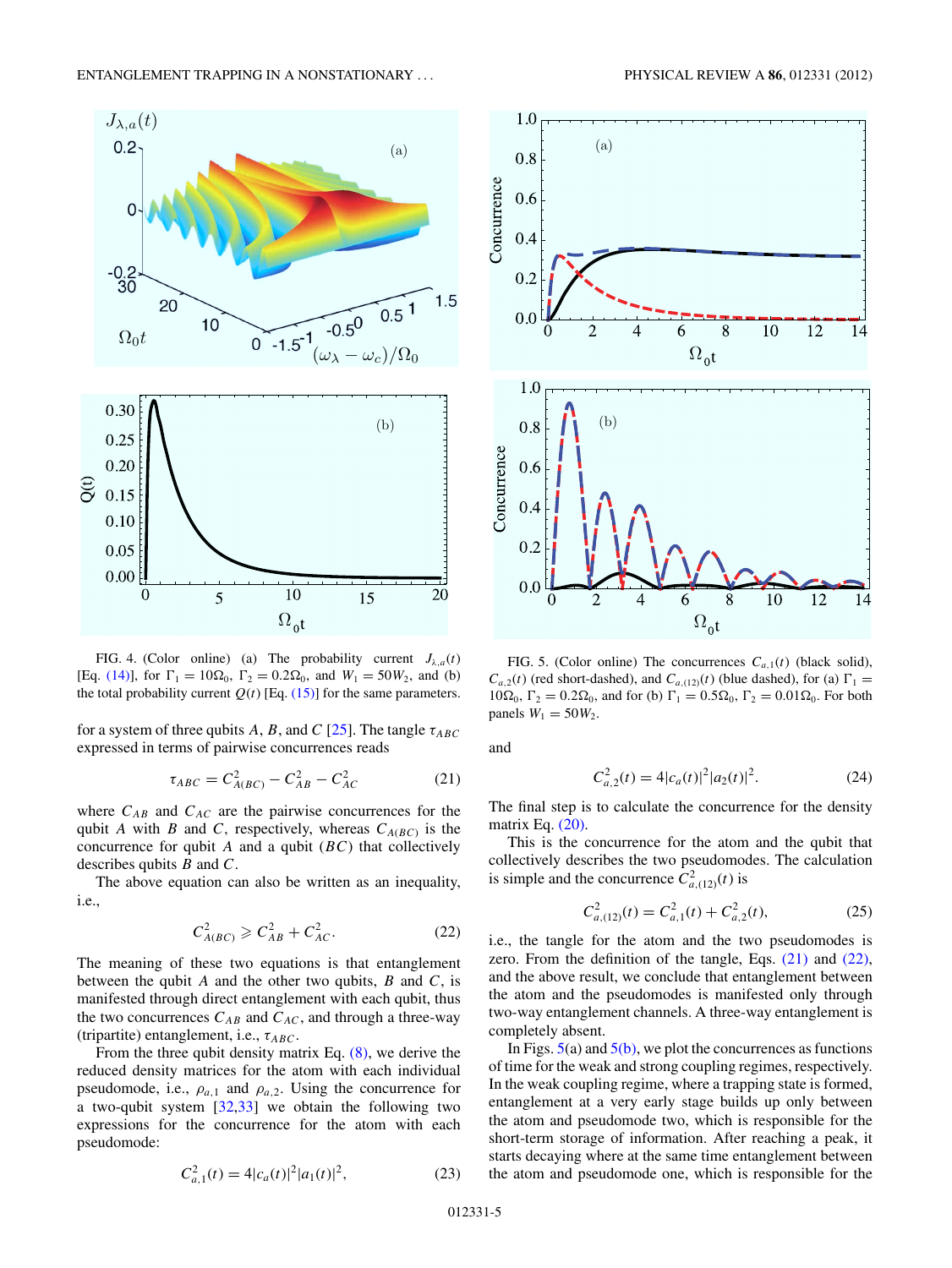<span id="page-6-0"></span>

FIG. 6. (Color online) (a) The atom-modes density of entanglement  $\mathcal{E}_A(\omega_\lambda,t)$  as a function of time and the mode frequency  $\omega_\lambda$ , and (b) the density of entanglement  $\mathcal{E}_R(\omega_\lambda, \omega_\mu, t)$  between a mode  $\omega_\mu = \omega_c + 0.1 \Omega_0$  and the rest of the reservoir modes as a function of time. Panels (c) and (d) are snapshots for the mode-mode density of entanglement  $\mathcal{E}_R(\omega_\lambda, \omega_\mu, t)$  for  $\Omega_0 t = 10$  and  $\Omega_0 t = 30$ , respectively. For all panels  $\Gamma_1 = 10\Omega_0, \Gamma_2 = 0.2\Omega_0$ , and  $W_1 = 50W_2$ .

long-term storage of information, slowly builds up and reaches a steady state. Thus, the trapping state is also an entangled state between the atom and the reservoir.

For the strong coupling regime, pseudomode one makes a negligible contribution in the entanglement dynamics. Pseudomode two has a strong contribution for short times, where the concurrence  $C_{a,2}(t)$  quickly increases, and then follows a slowly decaying oscillation pattern. These oscillations are the signature of a Rabi splitting observed in the strong coupling regime [\[15\]](#page-8-0); see also the reservoir spectrum in Fig. [3\(b\).](#page-3-0)

#### **B. Density of entanglement**

In order to gain further insight into entanglement dynamics, we need to consider entanglement between the atom and each of the reservoir modes. For quantifying the distribution of entanglement between the atom and the individual reservoir modes, and among the reservoir modes, we use the density of entanglement [\[15\]](#page-8-0). The density of entanglement between the atom and modes with frequencies in an interval  $\omega_{\lambda}$  to  $\omega_{\lambda} + d\omega_{\lambda}$ is

$$
\mathcal{E}_A(\omega_\lambda, t) = 4|c_a(t)|^2 S(\omega_\lambda, t), \tag{26}
$$

and the density of entanglement among the reservoir modes reads

$$
\mathcal{E}_R(\omega_\lambda, \omega_\mu, t) = 2S(\omega_\lambda, t)S(\omega_\mu, t),\tag{27}
$$

where  $S(\omega_{\lambda},t)$  is the reservoir spectrum.

In terms of these two distributions, the total entanglement or concurrence  $C^2(t)$  for the atom and the reservoir modes is defined as the sum of an atom-modes contribution

$$
C_A^2(t) = \int_{-\infty}^{\infty} d\omega_\lambda \mathcal{E}_A(\omega_\lambda, t), \tag{28}
$$

and a reservoir contribution

$$
C_R^2(t) = \int_{-\infty}^{\infty} d\omega_\lambda \int_{-\infty}^{\infty} d\omega_\mu \mathcal{E}_R(\omega_\lambda, \omega_\mu, t). \tag{29}
$$

The total entanglement reads

$$
C^2(t) = C_A^2(t) + C_R^2(t).
$$
 (30)

For the strong coupling regime, as shown earlier, the dynamics are similar to those for an atom coupled to a reservoir with a Lorentzian structure function. Thus, entanglement dynamics will be similar for the atom-reservoir system under consideration in Ref. [\[15\]](#page-8-0). The main feature for the reservoir density of entanglement is a pronounced Rabi splitting.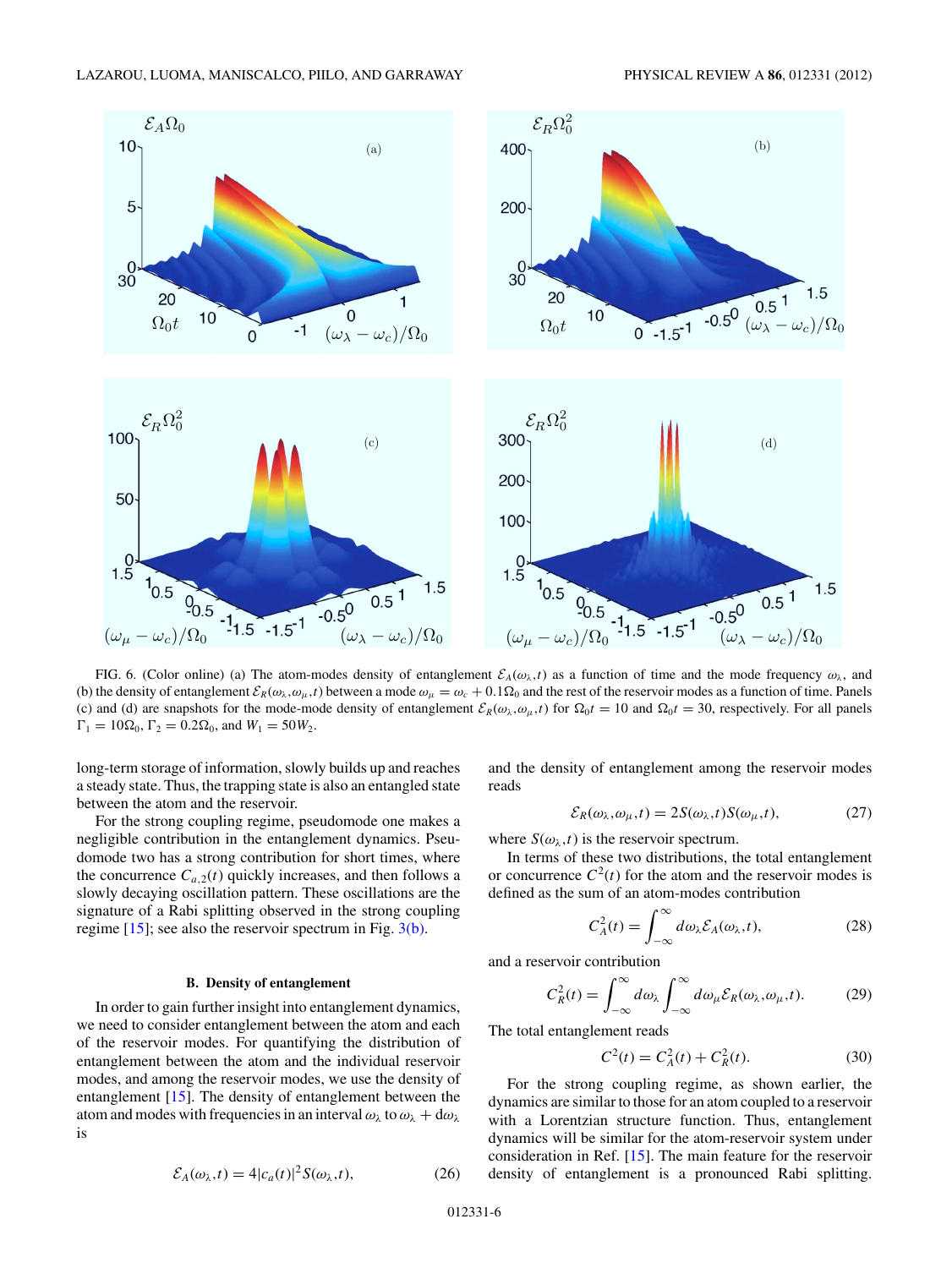<span id="page-7-0"></span>

FIG. 7. (Color online) The concurrence  $C_A^2(t)$  (black solid),  $C_R^2(t)$ (red short-dashed) and the total concurrence  $C^2(t)$  (blue dashed), for  $\Gamma_1 = 10\Omega_0, \Gamma_2 = 0.2\Omega_0, \text{ and } W_1 = 50W_2.$ 

Furthermore, this splitting results in decaying oscillations in the atom-modes density of entanglement.

On the other hand, for the weak coupling regime the dynamics are different. The formation of the trapping state is associated with a continuous population exchange between the atom and individual modes while the net flow of probability is equal to zero as discussed before. As a consequence, both entanglement distributions change in time, as can be seen in Fig. [6\(](#page-5-0)a) for  $\mathcal{E}_A(\omega_\lambda,t)$  and in Fig. [6\(b\)](#page-5-0) for  $\mathcal{E}_R(\omega_\lambda,\omega_\mu,t)$ . Both distributions do not reach a steady state in the long time limit. This feature for  $\mathcal{E}_R(\omega_\lambda, \omega_\mu, t)$  is also evidenced in Figs. [6\(c\)](#page-5-0) and  $6(d)$ , where the density of entanglement for the reservoir modes is plotted for different times.

In contrast to this, due to population conservation and the fact that the net population exchange  $Q(t)$  in the long time limit is zero, the total entanglement between the atom and the reservoir  $C_A^2(t)$  is constant for  $t \to \infty$ . The same is true for the total entanglement for the reservoir modes  $C_R^2(t)$  and the total entanglement  $C^2(t)$ . In Fig. [7,](#page-6-0) we plot  $C_A^2(t)$ ,  $C_R^2(t)$ , and the total concurrence  $C^2(t)$  for the weak coupling regime.

From this we see that at very early times, a rapid build up of entanglement takes place between the atom and the reservoir. Entanglement between the reservoir modes evolves at a much slower rate. Upon reaching a maximum, atom-reservoir entanglement follows a decay reaching a steady state at about the same time as the entanglement between the reservoir modes does. This point in time corresponds to the formation of the final trapping state between the atom and the reservoir.

#### **V. CONCLUSIONS**

In this work we have studied correlations and entanglement for an atom-photon bound state. Such states can be formed when an atom couples to a reservoir with a gap in its density of modes. Their main feature is that, in the long time limit, the system reaches a steady state where the initial atomic excitation energy is shared between the atom and the reservoir.

Despite the fact that for such a state no change is expected in the long time limit, a careful study of intrareservoir dynamics has revealed that this is not the case. For a reservoir with a single frequency gap in its structure function, we have shown that in the long time limit, the atom exchanges energy with individual modes, and though the net energy flow is zero, a permanent effective coupling between the modes is induced. As a result, the reservoir spectrum changes with time and a steady energy distribution is never reached.

The existence of the atom-photon bound state is explained, in terms of the pseudomode description, with the formation of a dark state by the atom and one of the pseudomodes, which are both coherently coupled to that pseudomode which connects to the rest of the environment. In general, the population trapping occurs in the weak coupling regime, whereas with strong coupling and no trapping, the dynamics within the environment begins to resemble the one obtained by single Lorentzian distribution. Furthermore, we have studied in the detail the entanglement dynamics between the atom and the pseudomodes, and within the environmental modes, highlighting several qualitative and quantitative differences between the weak and strong coupling regimes.

The results and methods used in this work can be extended and applied to systems where the reservoir density of modes has a broader gap or a more complicated structure. Such evolved reservoir structures can be encountered in photonic crystals or when considering the problem of atom-laser outcoupling from Bose-Einstein condensates.

#### **ACKNOWLEDGMENTS**

This work was supported by the Jenny and Antti Wihuri Foundation, Magnus Ehrnrooth Foundation, Vilho, Yrjö and Kalle Väisälä Foundation, the Academy of Finland (Project No. 259827), and the COST Action MP1006.

#### **APPENDIX: SOLUTION OF THE SCHRODINGER ¨ EQUATION AND THE PSEUDOMODES METHOD**

Starting with an atom initially excited and the reservoir in a vacuum state, the system's wave function for  $t > 0$  will be

$$
|\psi(t)\rangle = c_a(t)|1_a\rangle|\mathbf{0}\rangle + \sum_{\lambda} c_{\lambda}(t)|0_a\rangle|\psi_{\lambda}\rangle. \tag{A1}
$$

The collective vacuum state for all reservoir modes  $\omega_{\lambda}$  is

$$
|0\rangle = \prod_{\lambda} |0_{\lambda}\rangle, \tag{A2}
$$

and the state with a single excitation in one of the reservoir modes is

$$
|\psi_{\lambda}\rangle = |1_{\lambda}\rangle \prod_{k \neq \lambda} |0_k\rangle.
$$
 (A3)

At  $t = 0$ , we have that  $c_a(0) = 1$  and  $c_\lambda(0) = 0$ .

i

The coefficients  $c_a(t)$  and  $c_{\lambda}(t)$  can be obtained by solving the Schrödinger equations

$$
i\dot{\tilde{c}}_a(t) = \sum_{\lambda} g_{\lambda} e^{-i\delta_{\lambda}t} \tilde{c}_{\lambda}(t), \qquad (A4a)
$$

$$
\dot{\tilde{c}}_{\lambda}(t) = g_{\lambda} e^{i\delta_{\lambda}t} \tilde{c}_a(t), \tag{A4b}
$$

where the detuning between the atomic transition and the mode λ is  $\delta_{\lambda} = \omega_{\lambda} - \omega_0$ . The amplitudes in the interaction picture are  $\tilde{c}_a(t) = e^{i\omega_0 t} c_a(t)$  and  $\tilde{c}_\lambda(t) = e^{i\omega_\lambda t} c_\lambda(t)$ .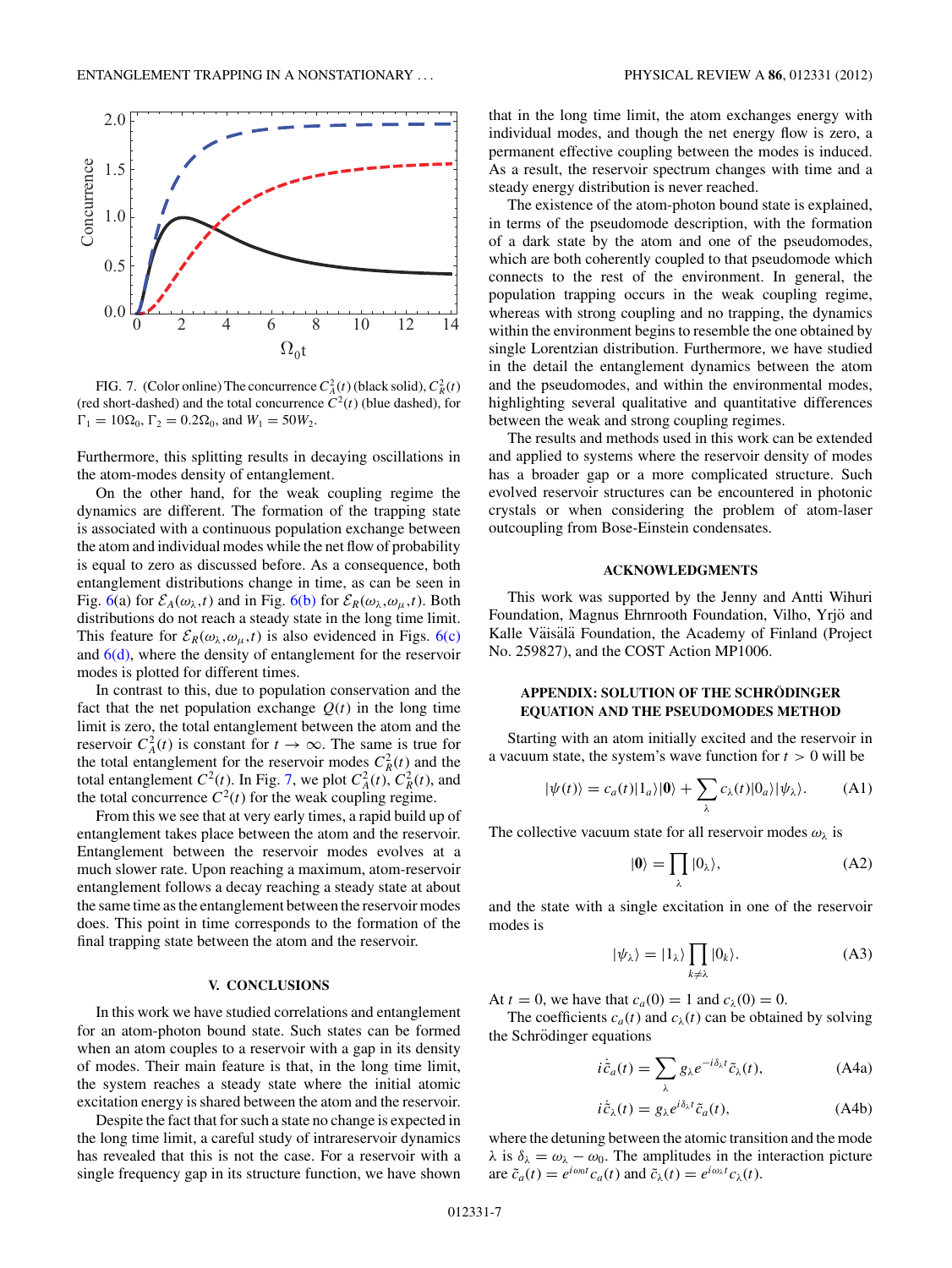<span id="page-8-0"></span>To derive  $c_a(t)$  and  $c_{\lambda}(t)$ , one can numerically integrate Eqs. [\(A4a\)](#page-6-0) and [\(A4b\)](#page-6-0) using a discretization technique [9,16, 17] or by using the Laplace transform [20,22]. A different approach is that offered by the pseudomodes method [23,24]. The main feature of this technique is that the infinitely many equations for the reservoir modes can be replaced by a finite number of equations. Thus, the computational effort is substantially reduced. In addition to this, the pseudomodes method has provided an intuitive insight into non-Markovian dynamics, which are observed when an atom strongly couples to its environment [28].

When the reservoir structure function is analytic with a finite number of poles in the lower complex plane, Eqs. [\(A4a\)](#page-6-0) and [\(A4b\)](#page-6-0) can be replaced by a set of equivalent equations [23,24]. In this new set of equations, the atom couples to a finite set of fictitious modes, the pseudomodes, where each of these modes has a one-to-one correspondence to the poles of  $D(\omega)$ .

For the structure function  $D(\omega)$  in Eq. [\(5\),](#page-1-0) the analysis for arbitrary widths  $(\Gamma_1, \Gamma_2)$  and weights  $(W_1, W_2)$  was previously carried out; see Ref. [24]. Here we focus only on the perfect gap case, i.e.,  $D(\omega_c) = 0$ , where the equations for the atomic excitation  $c_a(t)$  and the two pseudomodes  $a_1(t)$  and  $a_2(t)$  are [24]

$$
i\dot{c}_a(t) = \omega_0 c_a(t) + \Omega_0 a_2(t), \tag{A5a}
$$

$$
i\dot{a}_1(t) = \omega_c a_1(t) + \frac{\sqrt{\Gamma_1 \Gamma_2}}{2} a_2(t),
$$
 (A5b)

$$
\begin{aligned}\ni\dot{a}_2(t) &= \left(\omega_c - i\frac{\Gamma_1 + \Gamma_2}{2}\right) a_2(t) \\
&\quad + \Omega_0 c_a(t) + \frac{\sqrt{\Gamma_1 \Gamma_2}}{2} a_1(t).\n\end{aligned} \tag{A5c}
$$

These equations can be associated to the following master equation

$$
\dot{\rho}(t) = -i [H_0, \rho(t)] - \frac{\Gamma_1 + \Gamma_2}{2}
$$
  
 
$$
\times [\hat{a}_2^{\dagger} \hat{a}_2 \rho(t) - 2\hat{a}_2 \rho(t) \hat{a}_2^{\dagger} + \rho(t) \hat{a}_2^{\dagger} \hat{a}_2], \quad (A6)
$$

with the Hamiltonian

$$
H_0 = \omega_0 |1_a\rangle\langle 1_a| + \omega_c(\hat{a}_1^\dagger \hat{a}_1 + \hat{a}_2^\dagger \hat{a}_2)
$$
  
+ 
$$
\Omega_0(\hat{a}_2^\dagger |0_a\rangle\langle 1_a| + \hat{a}_2 |1_a\rangle\langle 0_1|)
$$
  
+ 
$$
\frac{\sqrt{\Gamma_1 \Gamma_2}}{2}(\hat{a}_1^\dagger \hat{a}_2 + \hat{a}_1 \hat{a}_2^\dagger),
$$
 (A7)

where  $\hat{a}_1$  ( $\hat{a}_1^{\dagger}$ ) and  $\hat{a}_2$  ( $\hat{a}_2^{\dagger}$ ) are the annihilation (creation) operators for the two pseudomodes, respectively.

The solution for the master equation  $(A6)$  reads

$$
\rho(t) = \Pi_j(t)|0_a 0_1 0_2\rangle\langle0_a 0_1 0_2| + |\tilde{\psi}(t)\rangle\langle\tilde{\psi}(t)|, \quad (A8)
$$

where

$$
|\tilde{\psi}(t)\rangle = c_a(t)|1_a0_10_2\rangle + a_1(t)|0_a1_10_2\rangle + a_2(t)|0_a0_11_2\rangle.
$$
\n(A9)

The vacuum state population  $\Pi_i(t)$  is given by

$$
\Pi_j(t) = \frac{\Gamma_1 + \Gamma_2}{2} \int_0^t d\tau |a_2(\tau)|^2.
$$
 (A10)

The Fock states with zero or one excitation for the two pseudomodes are  $|0_1\rangle$  ( $|0_2\rangle$ ) and  $|1_1\rangle$  ( $|1_2\rangle$ ), respectively. From Eq.  $(A8)$  we see that the atom and the pseudomodes are in a mixed state.

Equations  $(A5a)$ – $(A5c)$  are linear with time-independent coefficients and solutions can be easily obtained with the Laplace transform method. With the initial population for the atom being  $c_a(0) = 1$ , and both pseudomodes in a vacuum state,  $a_1(0) = a_2(0) = 0$ , we get for  $c_a(t)$ 

$$
c_a(t) = \frac{4e^{i\omega_0 t}}{4\Gamma^2 + \Omega^2} \left\{ \frac{\Gamma_1 \Gamma_2}{4} + \frac{2\Omega_0^2}{\Omega} e^{-\Gamma t} \left[ \Gamma \sin\left(\frac{\Omega t}{2}\right) + \frac{\Omega}{2} \cos\left(\frac{\Omega t}{2}\right) \right] \right\},\tag{A11}
$$

and for the pseudomodes

$$
a_1(t) = -\frac{2\sqrt{\Gamma_1\Gamma_2}\Omega_0 e^{i\omega_0 t}}{(4\Gamma^2 + \Omega^2)} \left\{ 1 - e^{-\Gamma t} \left[ \cos\left(\frac{\Omega t}{2}\right) + \frac{2\Gamma}{\Omega} \sin\left(\frac{\Omega t}{2}\right) \right] \right\},\tag{A12}
$$

and

$$
a_2(t) = -\frac{2i\Omega_0 e^{i\omega_0 t}}{\Omega} \sin\left(\frac{\Omega t}{2}\right) e^{-\Gamma t}.
$$
 (A13)

Here we consider only the resonant case  $\omega_0 = \omega_c$ . The decay rate  $\Gamma$  and the Rabi frequency  $\Omega$  are

$$
\Gamma = \frac{\Gamma_1 + \Gamma_2}{4},\tag{A14}
$$

and

$$
\Omega = \frac{1}{2} \sqrt{16\Omega_0^2 - (\Gamma_1 - \Gamma_2)^2}.
$$
 (A15)

Substituting Eq.  $(A12)$  into  $(A10)$ , we get for the vacuum state population

$$
\Pi_j(t) = \frac{16\Gamma\Omega_0^2}{\Omega^2} \left[ \frac{\Omega^2}{4\Gamma(4\Gamma^2 + \Omega^2)} - \frac{e^{-2\Gamma t}}{4\Gamma} + \frac{\Gamma\cos(\Omega t) - \frac{\Omega}{2}\sin(\Omega t)}{(4\Gamma^2 + \Omega^2)} e^{-2\Gamma t} \right].
$$
 (A16)

Finally, using Eqs. [\(A1\)](#page-6-0) and [\(A4b\),](#page-6-0) we get the amplitudes  $c_{\lambda}(t)$ for the reservoir modes

$$
c_{\lambda}(t) = -\frac{4ie^{i\omega_{\lambda}t}g_{\lambda}}{4\Gamma^2 + \Omega^2} \left\{ \frac{\Gamma_1\Gamma_2}{2\delta_{\lambda}} e^{i\delta_{\lambda}t/2} \sin\left(\frac{\delta_{\lambda}t}{2}\right) \right.+ \frac{4\Omega_0^2(2\Gamma - i\delta_{\lambda})}{4(\Gamma - i\delta_{\lambda})^2 + \Omega^2} \left[ 1 - e^{i\delta_{\lambda}t - \Gamma t} \cos\left(\frac{\Omega t}{2}\right) \right.+ \frac{2\Omega_0^2(4(i\delta_{\lambda}\Gamma - \Gamma^2) + \Omega^2)}{\Omega(4(\Gamma - i\delta_{\lambda})^2 + \Omega^2)} e^{i\delta_{\lambda}t - \Gamma t} \sin\left(\frac{\Omega t}{2}\right), \tag{A17}
$$

where  $\delta_{\lambda} = \omega_{\lambda} - \omega_c$  is the detuning between the  $\lambda$  mode and the gap frequency  $\omega_c$ .